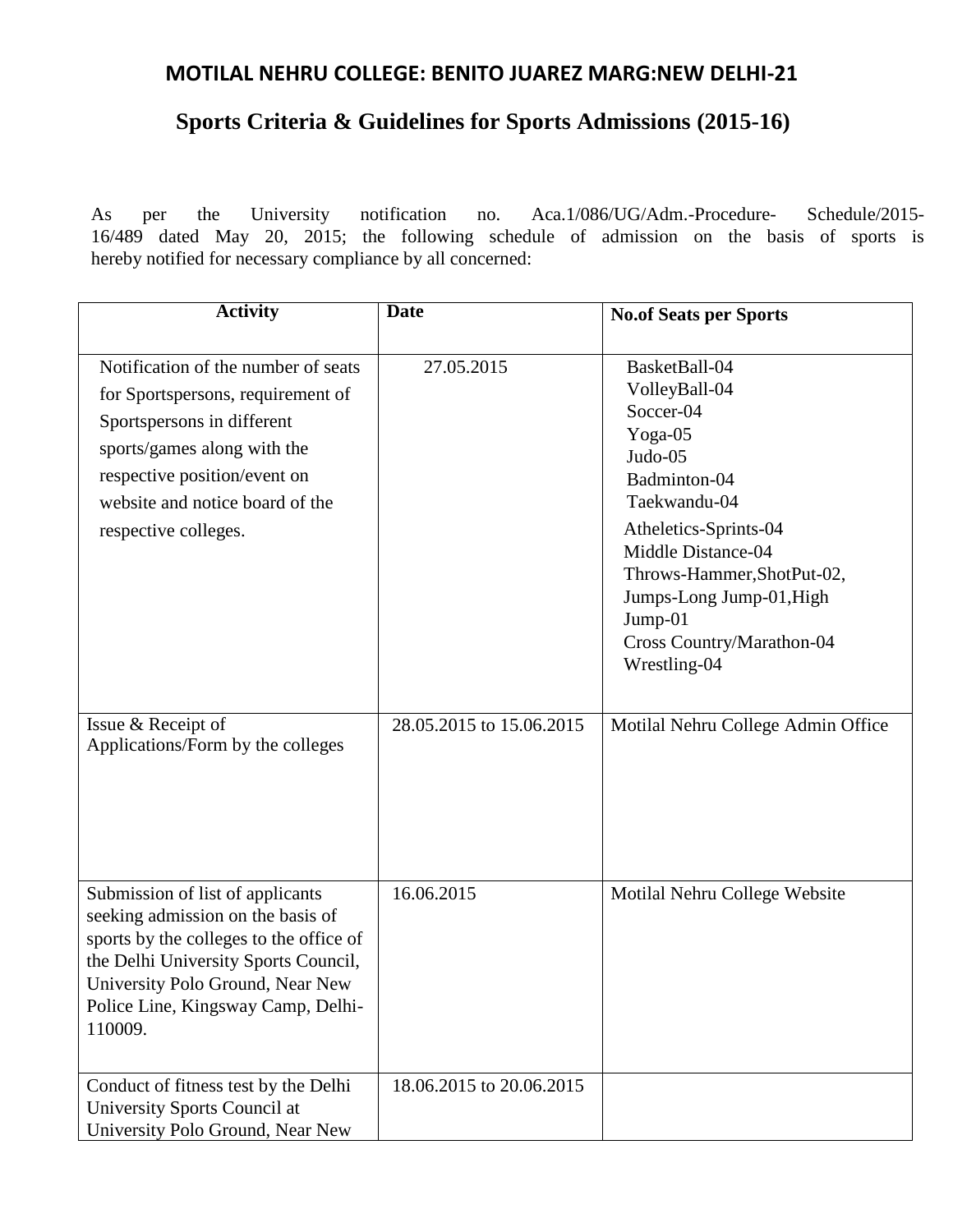| Police Line, Kingsway Camp,<br>Dethi-110009                                 |            |                                                            |  |
|-----------------------------------------------------------------------------|------------|------------------------------------------------------------|--|
| Notification of the result of fitness<br>test on Delhi University's Website | 22.06.2015 |                                                            |  |
| Dispatch of soft copy of the test to all<br>the Colleges.                   | 22.06.2015 |                                                            |  |
| Verification of Certificates of the<br><b>Shortlisted Candidates.</b>       | 24.06.2015 | Venue: MLNC Sports Office<br>Time: 10:00 A.M. to 1:00 P.M. |  |
| Conduct of Sports Trials by the<br>College                                  | 25.06.2015 | Venue: Thyagraj Stadium<br>Time: 08:00 Reporting.          |  |
| Display of the final result.                                                | 26.06.2015 | College Website                                            |  |

## **Note:**

The College Sports Admission Committee will strictly adhere to the Sports Admission Policy of the college (Ref to the Approved Sports Admission Policy Document Uploaded on the Website) and the Guide lines given by University of Delhi (www.du.ac.in web link Delhi University Sports Council).

The Certificate Marking Criteria as furnished by Delhi University is Uploaded on the College Website (annexure A), only those applicants who fall between A to C category need apply to Motilal Nehru College on the basis of Sports for seeking Admission in the Under Graduate Courses .The College Sports Admission Policy do not invite the applicants below 'C' Category for Sports Base Admission trials.

The sports committee approves participation of the college teams at the competitive level in the following games/sports.:-

- 1. Athletics
	- 2. Football
	- 3. Volley ball
	- 4. Basket ball
	- 5. Yoga
	- 6. Judo
	- 7. Wrestling
	- 8. Tae-Kwando
	- 9. Tennis
	- 10. Badminton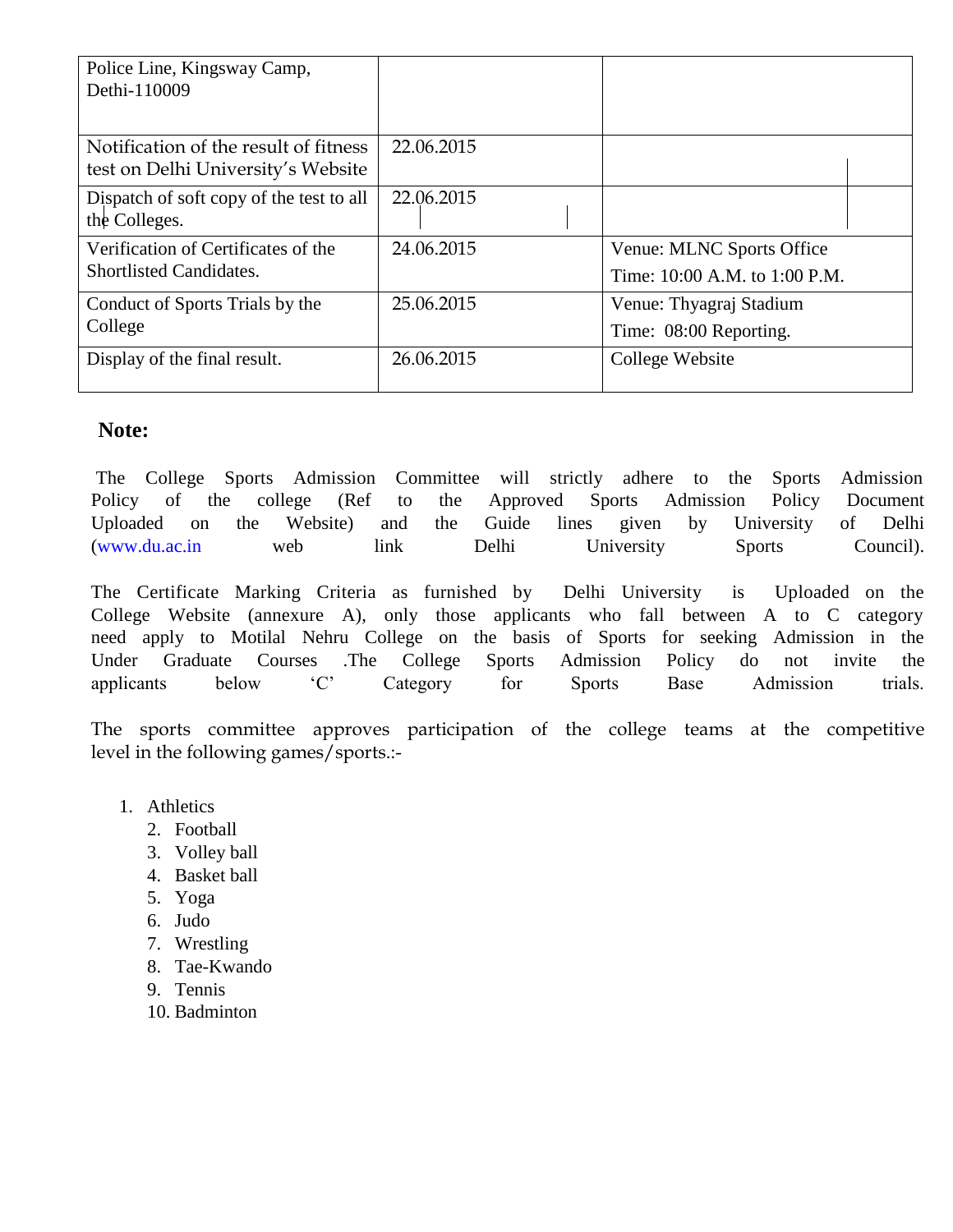#### **The Sports Admission Committee Members:**

| Chairperson: Principal       |                                                  |                                        |  |  |  |
|------------------------------|--------------------------------------------------|----------------------------------------|--|--|--|
| Convener                     | : Lt.Dr.Shalini Malhotra (I/C P.E & Sports)      |                                        |  |  |  |
|                              | Members : Ms Kuntal Tamang (Chairperson Nominee) |                                        |  |  |  |
|                              | Mr. Khole Timothy                                | Dr Ashok Kumar (Staff Council Nominee) |  |  |  |
| PET Member: Mr. NAP Singh    |                                                  |                                        |  |  |  |
| VC Nominee: To be notified   |                                                  |                                        |  |  |  |
| DUSC Nominee: To be notified |                                                  |                                        |  |  |  |

The Committee has decided to organize the Sports base Admission trials of the short listed candidates at Thyagraj Stadium on 25<sup>th</sup> June 2015. The Reporting time for all the short listed candidates is 08:00 A.M. The Experts nominates by Delhi university Sports Council and members of Sports Admission Committee shall report at 08:30 A.M. at Thyagraj Stadium.

The Schedule approved by Sports Committee for Sports base Admission Trials is as follows:

| S.No. | <b>Details/Event</b>             | <b>Venue</b>              | <b>Time</b>   | <b>Date</b> |  |
|-------|----------------------------------|---------------------------|---------------|-------------|--|
| 1.    | <b>Verification of Documents</b> | <b>MLNC Sports Office</b> | 10:00 A.M. to | 24.06.15    |  |
|       |                                  |                           | $1:00$ P.M.   |             |  |
| 2.    | Athletics                        | Thyagraj Stadium          | 08:00 A.M.    | 25.06.15    |  |
| 3.    | <b>Basket Ball</b>               | $-DO--$                   | 08:00 A.M.    | 25.06.15    |  |
| 4.    | <b>Volley Ball</b>               | $-DO--$                   | 08:00 A.M.    | 25.06.15    |  |
| 5.    | Soccer                           | $-DO--$                   | 08:00 A.M.    | 25.06.15    |  |
| 6.    | Yoga                             | $-DO--$                   | 08:00 A.M.    | 25.06.15    |  |
| 7.    | Judo                             | $-DO--$                   | 08:00 A.M.    | 25.06.15    |  |
| 8.    | Taekwondo                        | $-DO--$                   | 08:00 A.M.    | 25.06.15    |  |
| 9.    | Wrestling                        | $-DO--$                   | 08:00 A.M.    | 25.06.15    |  |
| 10.   | <b>Badminton</b>                 | $-DO--$                   | 08:00 A.M.    | 25.06.15    |  |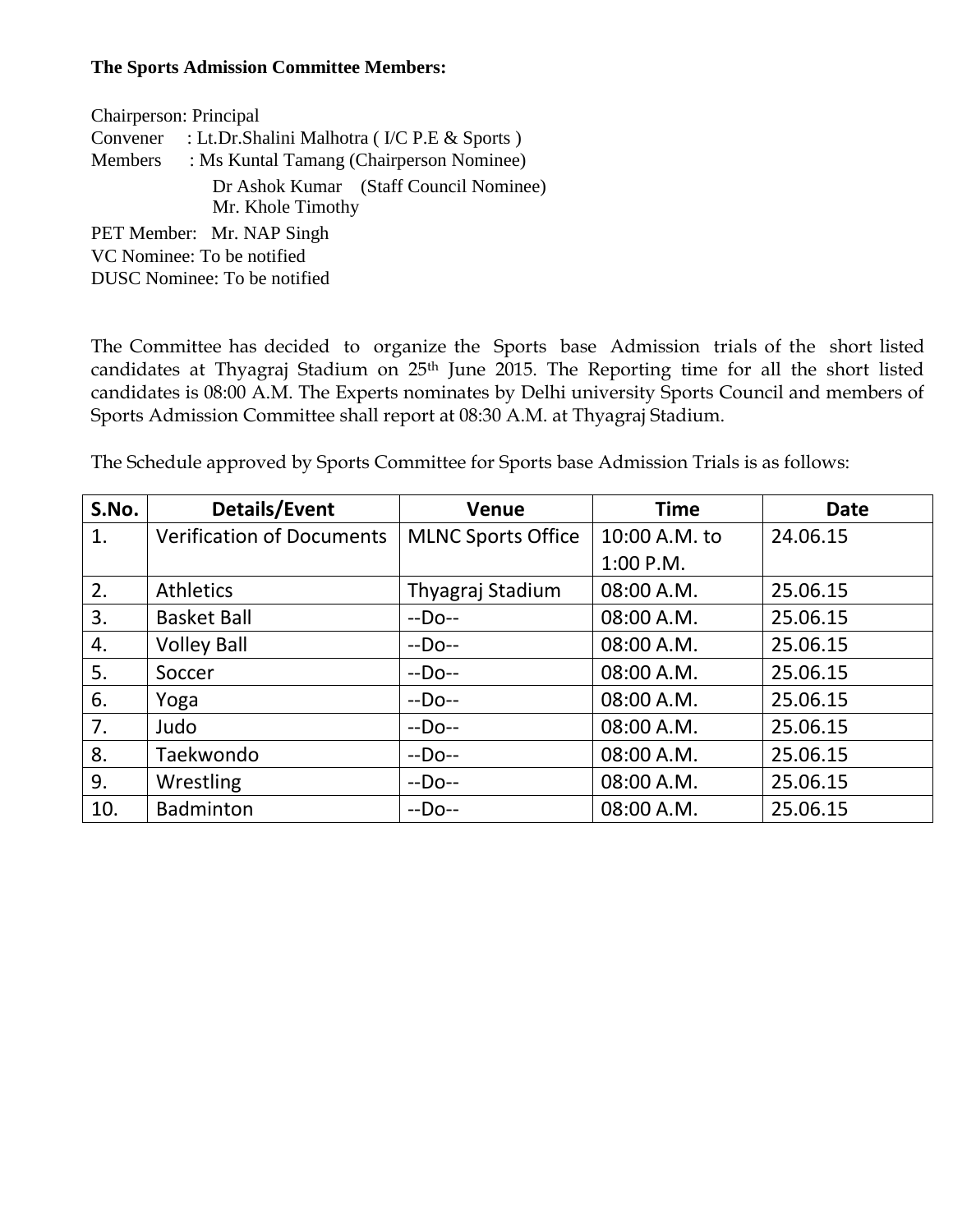#### DELHI UNIVERSITY SPORTS COUNCIL UNIVERSITY OF DELHI

#### CERTIFICATE MARKING CRITERIA OUT OF MAXIMUM 50 MARKS

|          |                                                                                                                                                                                                                                                                              |                                                                                                                                                                                                                                                                    | Certificate Marking Criteria 50 Marks<br>(maximum) |                 | Only for illustration |               |                             |                   |                                                                                     |
|----------|------------------------------------------------------------------------------------------------------------------------------------------------------------------------------------------------------------------------------------------------------------------------------|--------------------------------------------------------------------------------------------------------------------------------------------------------------------------------------------------------------------------------------------------------------------|----------------------------------------------------|-----------------|-----------------------|---------------|-----------------------------|-------------------|-------------------------------------------------------------------------------------|
| Category | Certificate from<br>Competition / Tournament level                                                                                                                                                                                                                           |                                                                                                                                                                                                                                                                    |                                                    | Position        |                       |               | Participation               |                   | Progression of<br>Scores for 1", 2 <sup>nd</sup> &<br>3 <sup>rd</sup> participation |
|          |                                                                                                                                                                                                                                                                              |                                                                                                                                                                                                                                                                    | 1 <sup>st</sup>                                    | 2 <sup>nd</sup> | 3 <sup>rd</sup>       | participation |                             |                   |                                                                                     |
| А        | Representation at International level in<br>Individual Event/Team Event/s in any<br>competition approved by Ministry of<br>Sports/Sports Federations                                                                                                                         | Ministry of Youth Affairs &<br>Sports/National<br>Federation/Board of concerned<br>game/s                                                                                                                                                                          | 48                                                 | 46              | 44                    | 40            | All 3 Years<br>Only 2 Years | 2 pts.<br>1 pt.   | 50.49.48<br>48.47.46<br>46.45.44<br>42.41.40                                        |
| B        | Position and participation in Individual<br>Event/Team Event/s in Senior/Junior<br>National/National Games/Federation Cup<br>championship / Other tournaments at the<br>National level recognized by various<br>federations. National School Games under<br>19               | National Federation / Board of<br>concerned game/s<br>S.G.F.1                                                                                                                                                                                                      | 40                                                 | 38              | 36                    | 32            | All 3 Years<br>Only 2 Years | 2 pts.<br>1pt.    | 42.41.40<br>40.39.38<br>38.37.36<br>34.33.32                                        |
| с        | Position and participation in Individual<br>/Team Event/s in National School Games<br>under 17 / Wornen Sports Festival                                                                                                                                                      | National<br>School<br>Games<br>Federation<br>Directorate of<br>$\prime$<br>Education of the Concerned State<br>/ MYAS / SAI                                                                                                                                        | 32                                                 | 30              | 28                    | 24            | All 3 Years<br>Only 2 Years | 2 pts.<br>1 pt.   | 34.33.32<br>32.31.30<br>30.29.28<br>26.25.24                                        |
| D        | Position and participation in individual<br>/team event/s in the All India Rural Sports /<br><b>CBSE Nationals</b>                                                                                                                                                           | Concerned State Boards / MYAS /<br>SAI                                                                                                                                                                                                                             | 24                                                 | 22              | 20                    | 16            | All 3 Years<br>Only 2 Years | 2 pts.<br>$1$ pt. | 26.25.24<br>24.23.22<br>22.21.20<br>18.17.16                                        |
| £.       | Position and participation in ICSE / KVS /<br>IPSC National / Inter Zonal championship /<br>B division league / State championship /<br>Inter District Tournament / All India Public<br>School National / Vidhya Bharti / YMCA<br>National Tournaments                       | All the State Boards, Director of<br><b>Education and State Associations</b>                                                                                                                                                                                       | 16                                                 | 14              | 12                    | 8             | All 3 Years<br>Only 2 Years | 2 pts.<br>1 pt.   | 18.17.16<br>16.15.14<br>14.13.12<br>10.9.8                                          |
| F        | Position and participation in Zonal level /<br>CBSE Zonal / Sainik Schools/K.V.S. Regionals<br>/ Inter Block Rural Sports/ Other School<br>Regional's, organized<br>school<br>Board<br>tournament at National Level only (e.g Inter<br>D.A.V National / Inter D.P.S/G.H.P.S) | Organized<br>by the<br>School<br>Management Committee / Dy.<br>Director of Education of the<br>concerned District and the CBSE<br>Officer / Supervisor / Sports<br>Authority of India                                                                              | $\mathbf{R}$                                       | 6               | 4                     | Not Eligible  | All 3 Years<br>Only 2 Years | 2 pts.<br>1 pt    | 10.9.8<br>8.7.6<br>6.5.4                                                            |
| Note     | $\blacksquare$<br>played for three years, then he/she gets 2 additional points.<br>Candidate should submit self-attested copies of certificates.                                                                                                                             | In addition to the above, if the candidate has played in the above mentioned tournaments for two years, then he/she gets 1 additional point and if the candidate has<br>Only last three years certificate will be considered for admission on the basis of Sports. |                                                    |                 |                       |               |                             |                   |                                                                                     |

संयुक्त कुलस्त्र / । Redistrar<br>(वीडिया) / (Acc. - - १)<br>दिल्ली विश्वविद्यालय / base and Delh विल्ली-110007 / 0 - 11-11-007

 $3 - 20$